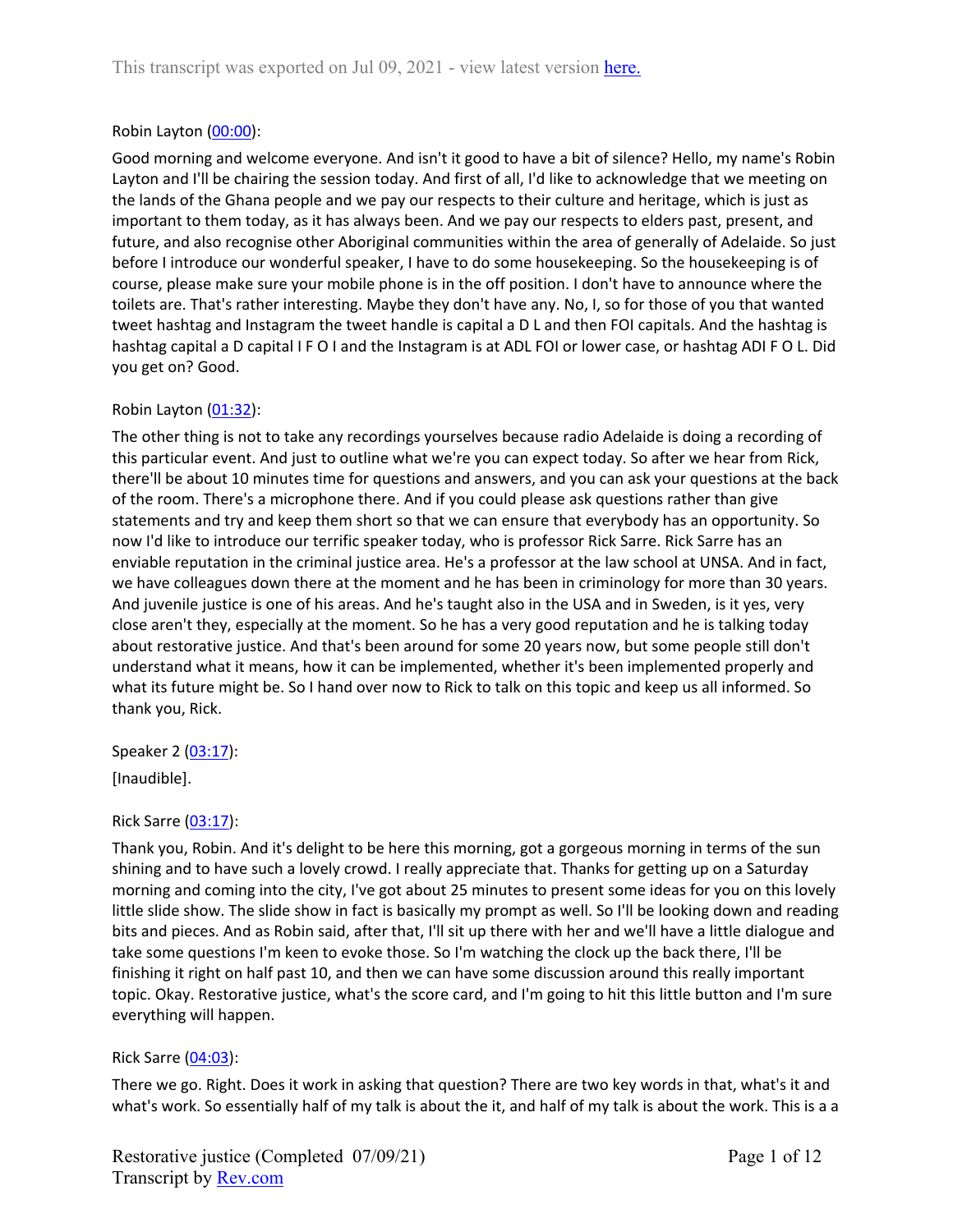definition that was, is probably one of the most famous definitions from Tony Marshall. It goes back 17 or 18 years, a process whereby parties with a stake in a specific offense. Collectedly resolve how to deal with the aftermath of the offense and its implications for the future. It's a bit of a mouthful, but that gives us some idea about the topic that we are moving into. Something has happened, and we need to respond to it in a way, which is affirmative. I gave my own definition in a piece that I wrote some years ago when I talked about restorative justice as a paradigm of possibility.

## Rick Sarre ([04:52](https://www.rev.com/transcript-editor/Edit?token=2dcQgM0C7cD2Wn5rvJc7hAg4mwTm_J00XgUspAhuEQmWZLU44IoJ6JxhPk3l0FvqEQILODQ1a2UBnW-A-ftgbx2NJxw&loadFrom=DocumentDeeplink&ts=292.98)):

And I said, any justice mechanism that has the aim of repairing the harm caused by crime. So the crime is less likely to happen again. And that little prompt for me is given an example from the high rise, I borrow this from a chap called John Freeman. I'd heard speak on this subject some 20 years ago. And the idea was first being floated around here about the time the young offenders act and the youth court act were being amended 20 years ago to incorporate what's called family conferencing. John Freeman spoke of a story that he knew in England in a high rise. And there were two men and they were both about the same age, both single, both living in a high rise, both sort of unemployed and drifting in and out of casual employment and both antagonistic and both sick, the death of each other, the music, the rubbish, the noise, the late night drinking, et cetera.

#### Rick Sarre ([05:42](https://www.rev.com/transcript-editor/Edit?token=RWrGSEx463ItABCTwZQg9d7XHw8r-GyiQHOzK-zjUHw1MuO0v6gNmn615QK2eS_GJ6R5OQ2pEMNB3z0ggmM6CZ2Wctk&loadFrom=DocumentDeeplink&ts=342.12)):

And one day they both met on the landing that joined their two flats in a high rise like this. One of them go to the other, just one second, too far, where upon the Godi picked up something, a block of water or rubber something rather, or a mallet and whack the other guy over the head causing him a serious injury. The police were called the assailant was arrested because he had a couple of priors. He spent three months behind bars. He came out of jail three months later and went back to live in the same apartment with the same night bath. Now what restorative justice is saying that just absurd. That is just a recipe for the same thing to happen again and potentially for it to go in the other direction. So that's the space where in let's have a quick look at the one, then the other, the traditional model of justice.

#### Rick Sarre ([06:33](https://www.rev.com/transcript-editor/Edit?token=OC-5NEXs9E3oHPBeeg7p1-FozDQOv3FxYu6JT_KI2iXbNd-UlPICQWt-Mh-6rkJSiDvEfoY181ssGljqYLXLhYPv2iQ&loadFrom=DocumentDeeplink&ts=393.35)):

This is the way in which it usually always works. And as you know, Robin was a judge for many years. She'd be very familiar sitting in the criminal courts. This was the way in which it unfolded crime is a violation of the rules. The state comes along the DPP or the police, depending on which jurisdiction you're in, they prosecute, you blame the perpetrator you find, or they plead guilty. They're punished, they served their sentence and back they come standard fair. That's the way in which we operate. Now, the idea is that rest restorative justice comes in and says, well, I wonder whether we can do that a little bit differently. Look at these four little tabs here. The offender recognizes the consequences of offending and takes responsibility is a chance for the offender to repair the injuries. There's a chance for the parties to be reconciled if that's possible.

#### Rick Sarre ([07:25](https://www.rev.com/transcript-editor/Edit?token=bUi5-Gq6zCOG0faRDIOe2bU2qFQucrKJWY9qF8q_iMytxs5jKyMrU7EQpKbu3ALu9H90CuKPPReNoLFq1GjVWR9l0ks&loadFrom=DocumentDeeplink&ts=445.55)):

And the formal processes tend to take a back seat, let me make it abundantly clear. Restorative justice is not about a revolutionary, completely pushing one out and replacing it with something else that would never work. If it were to work, it would take us probably a hundred years to implement and bring people on the side. It is simply a way of, in some circumstances, changing the dialogue. If you look at that first line there, crime is a conflict between individuals, secondarily it's law breaking. So it's looking to see how better we can come out of a law breaking episode. So the parties can be reconciled the heading there's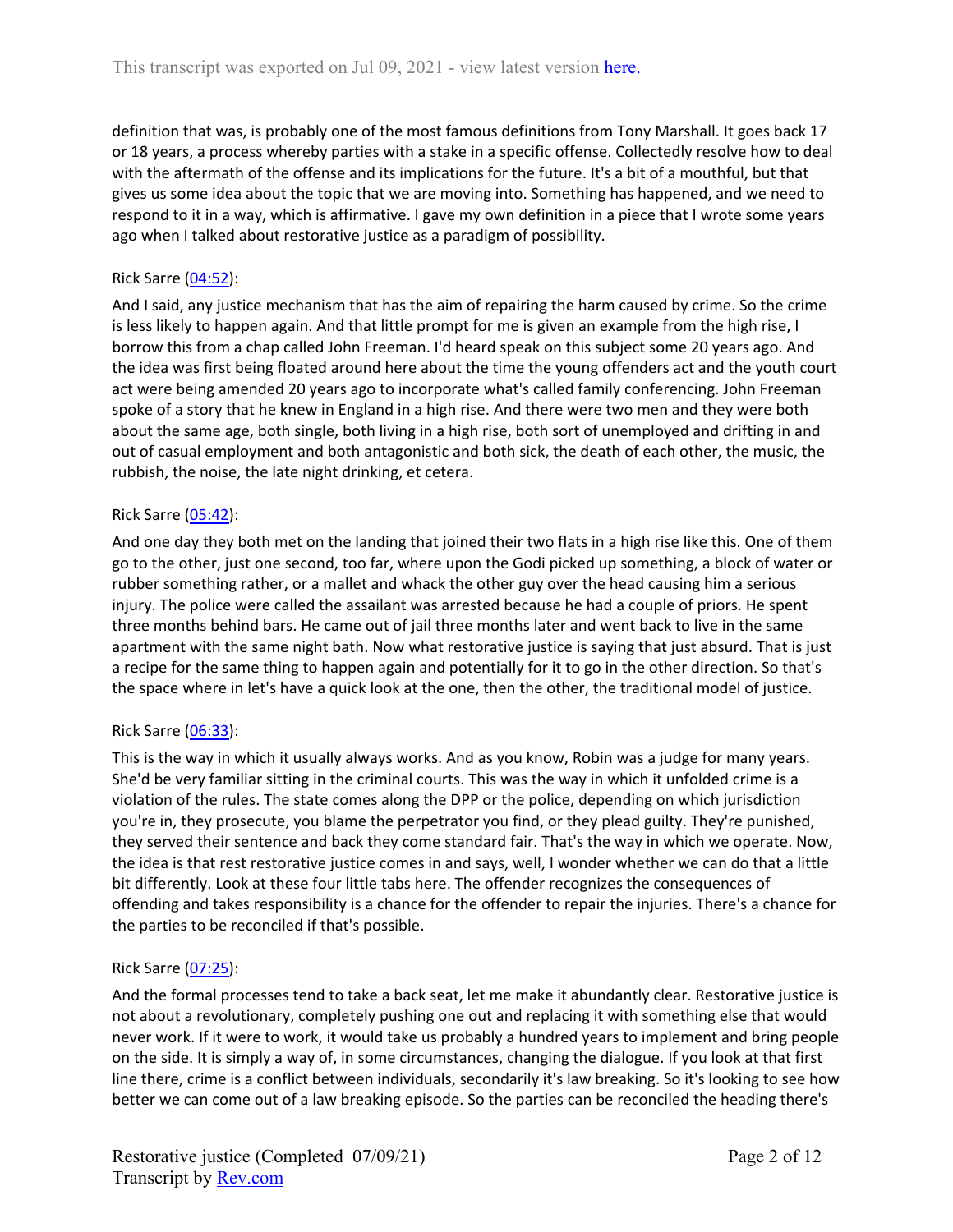interesting, by the way, it says restorative brackets relational. When I was first in this space in the late nineties, when I was teaching in the U S by the way I came across restorative justice, Americans were talking about it and the Brits were coming to the conferences and the Brits were calling it relational justice.

#### Rick Sarre ([08:23](https://www.rev.com/transcript-editor/Edit?token=WGd5rvqxm8aknC_ae5FGOfMCi-dk-K4psqrC47ZqhWXNrvHC5bcFRjWxUIiNH2hKEd_a-IjGghA_NKv7-f6EqceNIlg&loadFrom=DocumentDeeplink&ts=503)):

I actually prefer the term relational justice, because it's about relationships. The criticism of restorative justice is it's designed to restore people to the place they were at before the offending occurred. Well, a lot of offenders have never been in that place. They can't be restored back to something that we're never in a, with apologies to the Americans in the room. If there are any, there were more Americans dealing in this space than bricks. So the Americans, one of the terminology, but I had my druthers. I'd call it relational justice. It's the same thing in such a mechanism or restorative mechanism. You'd normally have these three things paramount in your thinking direct involvement by victims. That's the crucial thing. It's one of the reasons why the more conservative voices in justice, rather like it, that it's victim folk, sorry, speak words. It's victims process focused. And in contact with offenders, we can call that process oriented.

#### Rick Sarre ([09:19](https://www.rev.com/transcript-editor/Edit?token=VXupb_RxXs_fX1I6boRdSZPUlowvCyrULwzIxBwQhza8kh7UdaNLLN_mwDZLV5ZwbktMy3dk8miRc1GAyhB_0MskZpc&loadFrom=DocumentDeeplink&ts=559.74)):

And the second one compensation, either the financial or in some other way for the emotional and material losses of the victim. So it's victim orientated and then reintegration of the offender into the community, if that's possible. So a good outcome. So there's the three dimensions that typically have to be within any mechanism that we're exploring. Now, remember then it's not a type of justice. It's not a wholesale revision of the justice process. It's any number of mechanisms that incorporate that mindset. And I'm going to list a bunch of them here to you, and then focus on a couple of them. The police have often said that what they do with cautioning and you know, how cautioning works and offense might've been committed, but the police say, well, it was of such a minor thing. It wouldn't be bad idea. If I just spoke to the parents in those circumstances, we'll just more or less deal with this one informally.

#### Rick Sarre ([10:14](https://www.rev.com/transcript-editor/Edit?token=G8X8xNtv3pavXNJkc9s8DGX0gv2zdVjmL3ueja6qFqzLViGc7UzOZmo3Zc55K5vnF5dx7-B96czjd05NubVCmfgF9nI&loadFrom=DocumentDeeplink&ts=614.73)):

And of course, diversionary tactics, police divert so many, so many offenses, get them out of the justice system. Anyone who's worked in juvenile justice would know that one of the best predictors of a young person going into the adult courts and adult life of crime is that whether or not they would draw deeply into the justice system. So police often say that what they are doing with cautions and diversions is restorative. Family conferencing is the big one. That's the one that most people think of the family conference. I'll talk about a bit later is where instead of a young person typically, but it can be, it can apply to older people as well. Instead of them going to court, they're taken off to another conference in a room I'm told by people who've been monitoring it now for 20 years that typically victims turn up at about 50% of occasions.

#### Rick Sarre ([11:02](https://www.rev.com/transcript-editor/Edit?token=Hh6FNZ0jBQP17gBjZTHUTphkycNExYKdclplz2686zwDK0vB-npxwRtV76kQGw3nmUekW9Uhjishqv23MSif5g7sN5Y&loadFrom=DocumentDeeplink&ts=662.94)):

And over the next hour or two with a facilitator, sometimes with police, they go through what it is about the offending. The young offender takes responsibility for his or her actions. They express their remorse and remorse and regrets and apologies. And then they work through what needs to happen. Thereafter. A very strong emphasis in the young offenders act in the youth court act from 20 years ago, we're going to focus on that. A bit later, victim offender, mediation has been less successful or sometimes victims do want to meet with offenders. Sometimes offenders do want to meet with those victims. And there are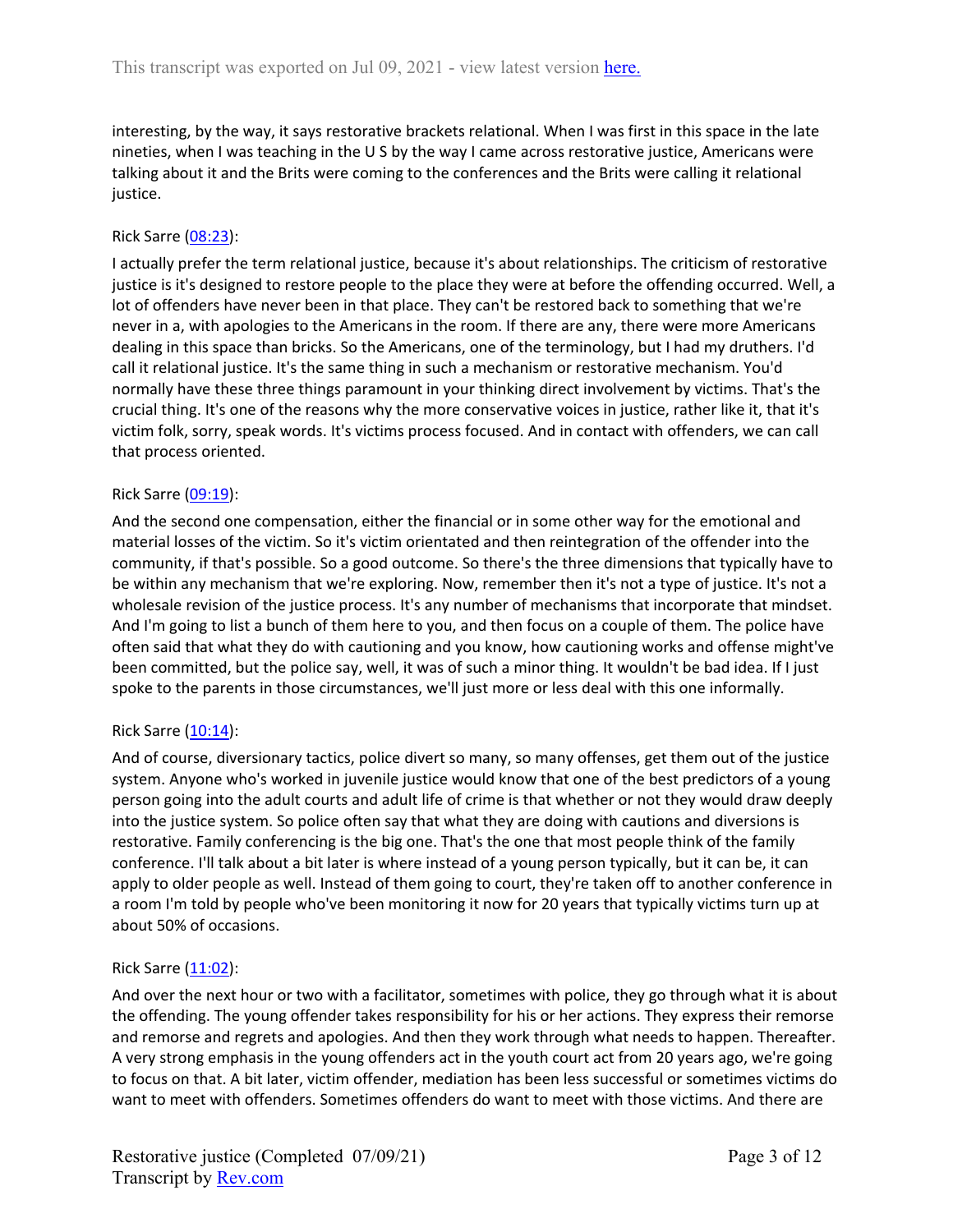mediation services where that occurs circle sentencing is one doesn't happen so much here in Australia, but very, very common in north America and Canada, where typically indigenous communities will be asked to sit around indeed in a circle and work out what consequences particular offending need to lead to prison.

### Rick Sarre ([11:54](https://www.rev.com/transcript-editor/Edit?token=WWDi9JWWzQmmcrG_1LS2Ji37s-LdWyOGcre6xfdGZe31CqnT9dDVBJybtfIPXdwD4wwxnRzQRsJZ2s9IOWP-uwRI1qw&loadFrom=DocumentDeeplink&ts=714.88)):

Ministries are very strong, typically around here in south Australia, focused on by Catholics uniting church. And they'll have a lot of type of forgiveness type ministries in prison. Again, I'm not talking about that today. That's another subject, but they would claim that their work and I agree is, is restorative school-based conflict resolution classes which people in Thailand has called it more prevention than response, but I'm happy to put it into that particular dot point. And the last one I'm putting the parenthesis here and also in italics because it relates to the work that John Braithwaite does, which is quite extraordinary, where he uses these techniques of restorative justice to look at conflicts between countries and conflicts within countries. Again, I won't go down that particular path today that is taking a small idea and putting it into the world stage. It's quite astonishing. And if you're interested at all, all you've got to do is Google John Braithwaite, international peacemaking, international restorative justice, and transitional justice.

## Rick Sarre ([12:53](https://www.rev.com/transcript-editor/Edit?token=PJa0fs8SX3aXhKcBtBfvFqAUZGFR0yAlEGKq8ARmHAPXWAQyBGsUWAiZOJEFmlUH5Cxgy5XfEDrs659e85gFCmcZBrs&loadFrom=DocumentDeeplink&ts=773.86)):

And you'll see lots of resources. So where did this come from? I'm about halfway now about a third of the way through. If I speed up, I'm halfway through, where did it come from? It's rather contested. In fact, a lot of indigenous communities sometimes say, well, we've had thousands of years of this kind of shaming. And they inter reintegration go back four or 5,000 years to Leviticus. And you can read about the Jews having tissue out, which means turning around the Yom Kippur, the Jubilee principle, et cetera, saying this idea of redemption shaming, taking responsibility and moving on is not something new. The Christian traditions of forgiveness and repentance then came in to inform the Mennonites who formed in the United States. The Mennonite conciliation service back in the 1970s followed shortly thereafter by what was called VoIP, the victim offender reconciliation project in Canada to a mainly looking at victim offender mediation as was the Mennonite conciliation service.

#### Rick Sarre ([13:55](https://www.rev.com/transcript-editor/Edit?token=JLQsOMvkok2iodH2fHzjy4cnosyC4291V_hqQcRxkEfD6PLoQnbzOiPVllG6RNS-uVFuTN_C1HYws6CvAKUop1-VN4M&loadFrom=DocumentDeeplink&ts=835.3)):

So I'm not going to pretend that I can tell you the answer about where it came from. It is multifaceted and it's contested. It's a debate for another day. So that's what it is. The question for us in the next 17 minutes is, does it work? Okay? We will research into this sort of field. If you're talking about some sort of social intervention and a particular outcome, particularly looking at criminal justice matters is never easy. There are a lot of desired outcomes. Someone says, well, I'm doing this and we're going to do this. And this is the outcome, and this is the outcome. But how do you judge that success? These are very difficult things to test. Let's have a look at some of the things that people think we could be testing. And some of the things we think that restorative justice should be solving, does it lead to less crime?

#### Rick Sarre ([14:47](https://www.rev.com/transcript-editor/Edit?token=J-xXj2RtbhffooZ-gJ6rTWuV_YhchFT8hoejJ3kUfrwpViqVKgtxD6b_QscxnTViU15q5fGSpapgbqA2mJM8VJkmNm0&loadFrom=DocumentDeeplink&ts=887.92)):

What about lower rates of recidivism recidivism re-offending? So does a person stop re-offending or slow down? Does it lead to greater victim satisfaction? What about greater confidence in the way in which police are handling matters? What about greater process efficiency? Getting people through the system quickly and dealing with matters. And finally, is there not a safer correctional environment, the prison ministries people often say that that level of redemption and forgiveness within prison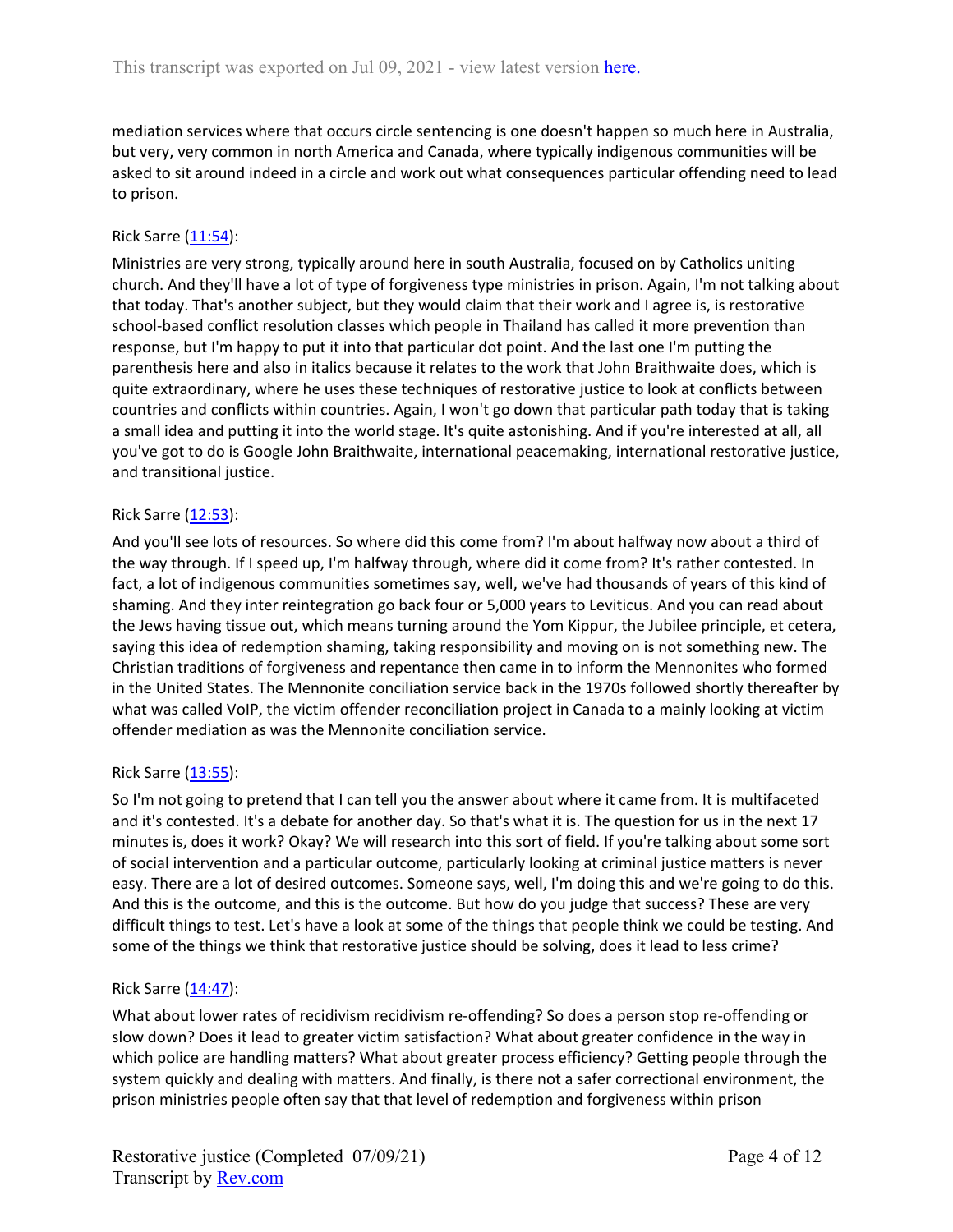environments make the prisoners they deal with less agitated. So that's a difficult thing because restorative justice is unlikely to change all of the things that we could safely say contribute in some way to antisocial behavior like economic disadvantage, high rates of unemployment, familial dysfunction, historical and contemporary, indigenous disadvantage, poor police relationships, higher rates of mental illness, particularly what we see in police detainees and drug and alcohol abuse. You can't take one intervention, restorative justice and say, we're going to reduce crime when all these other factors are in that space.

## Rick Sarre ([15:52](https://www.rev.com/transcript-editor/Edit?token=Rj0NS8qifSQxmJxf06O9lAoLzgOLNzkEYhr-vdPQejymO1QQbFndVh98jvQwyN8TwN7eiuc-xR_kjlbe8FebdG1J6oU&loadFrom=DocumentDeeplink&ts=952.66)):

It's a very difficult ask. So anyone, I want a test, this is going to be giving themselves a very difficult task. So how do you know, in fact that the restorative justice intervention that we've talking about, the family conferencing, the police diversions, the mediation services. How do we know that that was the intervention? If there are fewer offenses, if there is less recidivism, how do we know that was the key? It's really only one way of doing that. And you do some evaluations. Now, the main evaluations, as I said in this particular space are a family conferencing, family conferencing, typically involving young people. We have them here. We've had them here for more than 20 years in south Australia, where instead of going to court, a young person is directed to a conference where they sit around. Now I'm watching the time and recognizing that I really only have yeah, about 14 minutes, but I'm going to you.

## Rick Sarre  $(16:44)$  $(16:44)$  $(16:44)$ :

In fact, I'm going to put it on the screen. Those of you who don't have very good eyesight, but distances can simply close your eyes. And listen, as I read it, this is a lovely piece by John Braithwaite written back about 20 years ago in 1996, that was published in Canada. And it's a slightly hypothetical, but based upon a true story, John was titillating it a little bit to make it a little bit more relevant about Sam, the robber. And in this long piece, he's describing the way in which this family group conference unfolds. There's Sam he's pleaded guilty. He hasn't gone to court instead. He's been referred to a conference, sitting in the room. He's got his support, or he's got his uncle George. He's got his sister. There's a police officer. There's a facilitator. There's the victim. There's the victim's mother.

#### Rick Sarre ([17:30](https://www.rev.com/transcript-editor/Edit?token=zBbh7vd8aLi04IcbAeTY2HLUTUj0wdvH9qNrgjrI_ERC1djQlXcI3jTH59DFlH5piQjip2bEITWaNj8pVaY_eu_Oa8I&loadFrom=DocumentDeeplink&ts=1050.07)):

And some other support people all sitting around in a circle, we'll try to resolve from this robbery, some better outcome. These are the last two paragraphs that so that John Braithwaite writes. And I think you'll find them rather moving and not overstated. Here we go. It is his. So we're near the end, the conference. It's his sister's love that penetrates. Sam's callous exterior from then on he's emotionally engaged with the conference. He says, he's sorry about what the victim has lost. He would like to pay it back, but has no money or job. He has shows the victim. He's not stalking her. She readily accepts this now. And when questioned by the facilitator says, now she thinks she will feel safe, walking out alone. She wants her money back, but says it'll help her. If they can talk about what to do to help Sam find a job and a home Sam's sister says he can come and live in her house for a while, the hockey coach says he's got some casual work that needs to be done enough to pay Sam's debt to the victim.

#### Rick Sarre ([18:25](https://www.rev.com/transcript-editor/Edit?token=36pN4xVv_Ehcz00Sir29GnqDueFL7aNBOyv3ee27FtnS0IQy3orghGJGRqF_G4akoEhINpXfViJtrECObOpz3FeJiWE&loadFrom=DocumentDeeplink&ts=1105.05)):

And a bit more. If Sam does get a job, he'll write him a reference replications for permanent jobs. When the conference breaks up, the victim hugs, Sam and tearfully wishes him. Good luck. He apologizes again. Uncle George quietly slips a hundred dollars to Sam sister to the fray. The extra cost of having Sam in the house says he will be there for both of them. If they need him. Sam has a Rocky life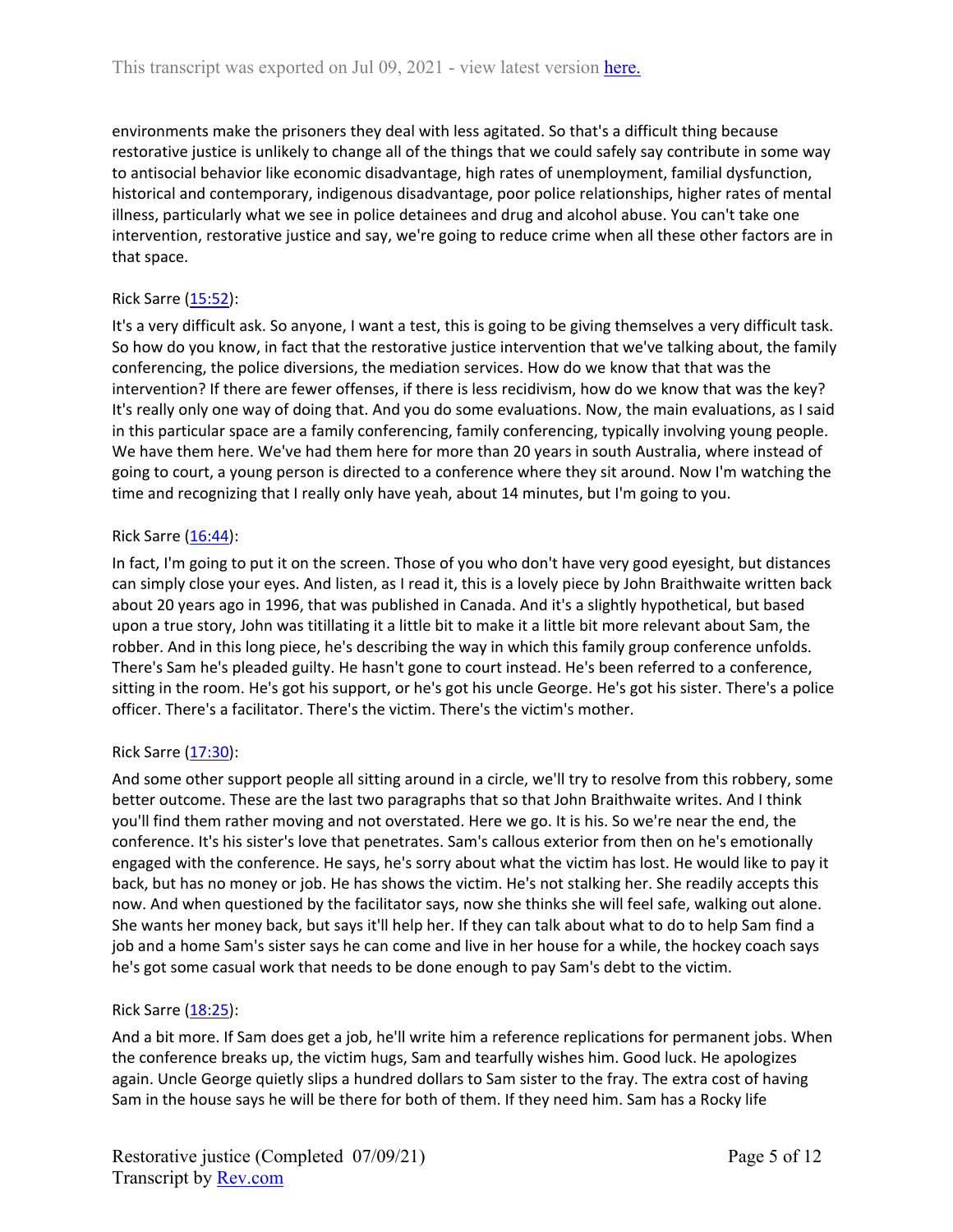punctuated by several periods of unemployment. A year later, he has to go through another conference after he steals a bicycle, but he finds work when he can mostly stays out of trouble and lives to mourn at the funerals of uncle George and his sister, the victim gets her money back and enjoys taking long walks alone. But she and her daughters say they feel enriched as a result of the conference and have a little more grace in their lives.

## Rick Sarre ([19:12](https://www.rev.com/transcript-editor/Edit?token=JmiX1I-J3V_fwASBP8oZoBUIZtldbrD5-3l048MmxO0V-LkFXtGo_xqoHNWRby1ld48mvVgUAc4LFw6ILelYKIJM6is&loadFrom=DocumentDeeplink&ts=1152.54)):

So that's kind of John Braithwaites summary of of of a successful conference, more or less successful because he didn't stay out of trouble completely. His life was still very Rocky, but the victim felt some degree of satisfaction. Now we can look at some evaluations in the next 11 minutes. These evaluations begin with the one and only randomized trial. Why is a randomized trial useful? Because it tends to eliminate all the rogue variables. Now this little slide I have up there, cause the left-hand side patients, I couldn't find one that talked about offenders, but to get the idea, you take a bunch of people. You randomly put them into a treatment group. You randomly put another half into a control group and then test them against the restorative justice or going to court and see what happens at the end. And they did this a very highly financed.

## Rick Sarre ([20:00](https://www.rev.com/transcript-editor/Edit?token=Q8oCux6YenqasPdhbxX7dPNUbXGOVThIhYiP28G50-Cj2LkqxjbCQXQwVawJ8sHxI_F-fMecbaXQDI0JO3PBTYgsndE&loadFrom=DocumentDeeplink&ts=1200.93)):

I should say, this is not easy. And a team that had to go through ethics. I mentioned the ethics of, of, of putting one person to court conference court conference as they came through the door. So they finally got it organized. It took them five years to do. And they called up the reintegrate of shaming experiment of Canberra. And so they had placement and tracking for the following. Reoffenders over a number of years through a number of juvenile courts and indeed adult courts involving a large number of offenders, property theft, property theft stores, and personal drink driving for the under thirties and offenses involving violence. So then they tested it against reducing offending in the first two years after arrest now, recidivism definitions vary wildly. This was their recidivism definition. Do they? Re-Offend in the first two years after arrest juvenile property theft from stores, no difference between the two groups, juvenile property theft, personal, no difference between the two groups drink driving recidivism slightly higher for the conference based ones.

#### Rick Sarre ([21:03](https://www.rev.com/transcript-editor/Edit?token=UaxxT6vWzocxPR7wp5AseUeTIjT2yTBSSlYVl8PVYDUPDMnketobGBnmJ3ldhqvywfD4kVv8Ylx7opsKpk1T0fhAnVs&loadFrom=DocumentDeeplink&ts=1263.7)):

So we didn't go to court. You were more likely to drink drive again. How bizarre was that? But look at this next one. And here's the crucial one violent offenders who participated in conferences had about 50% less re-offending than those who went to court. So indeed you can see in a bit of a snapshot there that may be so offenses are crucial to this process. This was a randomized yeah. A study. It's the only randomized study in Australia that I know of. And I would know of it if I'd heard of another one, because these are very difficult to do very expensive and and, and, and and, and ethically charged. So we can't go to any more randomized scorecards. We can, however, go to some qualitative and process evaluations by qualitative, we interview a whole bunch of people about their experience.

#### Rick Sarre ([21:50](https://www.rev.com/transcript-editor/Edit?token=kz0xajp0qFwcVCvBAMcQbgShrFuju6buQb9C-6HKO_c1ZBZj5qzGyG_oCWG8UGGX_-2J2lMCKmslrifJN3HnOPxh3Ag&loadFrom=DocumentDeeplink&ts=1310.82)):

Did it work for you? And I'm going to give you two or three studies that have been done. The first one by Kathy Daley and Hennessy Hayes here in south Australia, going back 15 or so years, the juvenile justice study concluded. There are two variables, which if present appear to make a difference to recidivism rights and victim satisfaction, that is genuine remorse of the offender who typically has to plead guilty and a genuine consensus in a conference in fashioning and appropriate outcome. If you don't have buy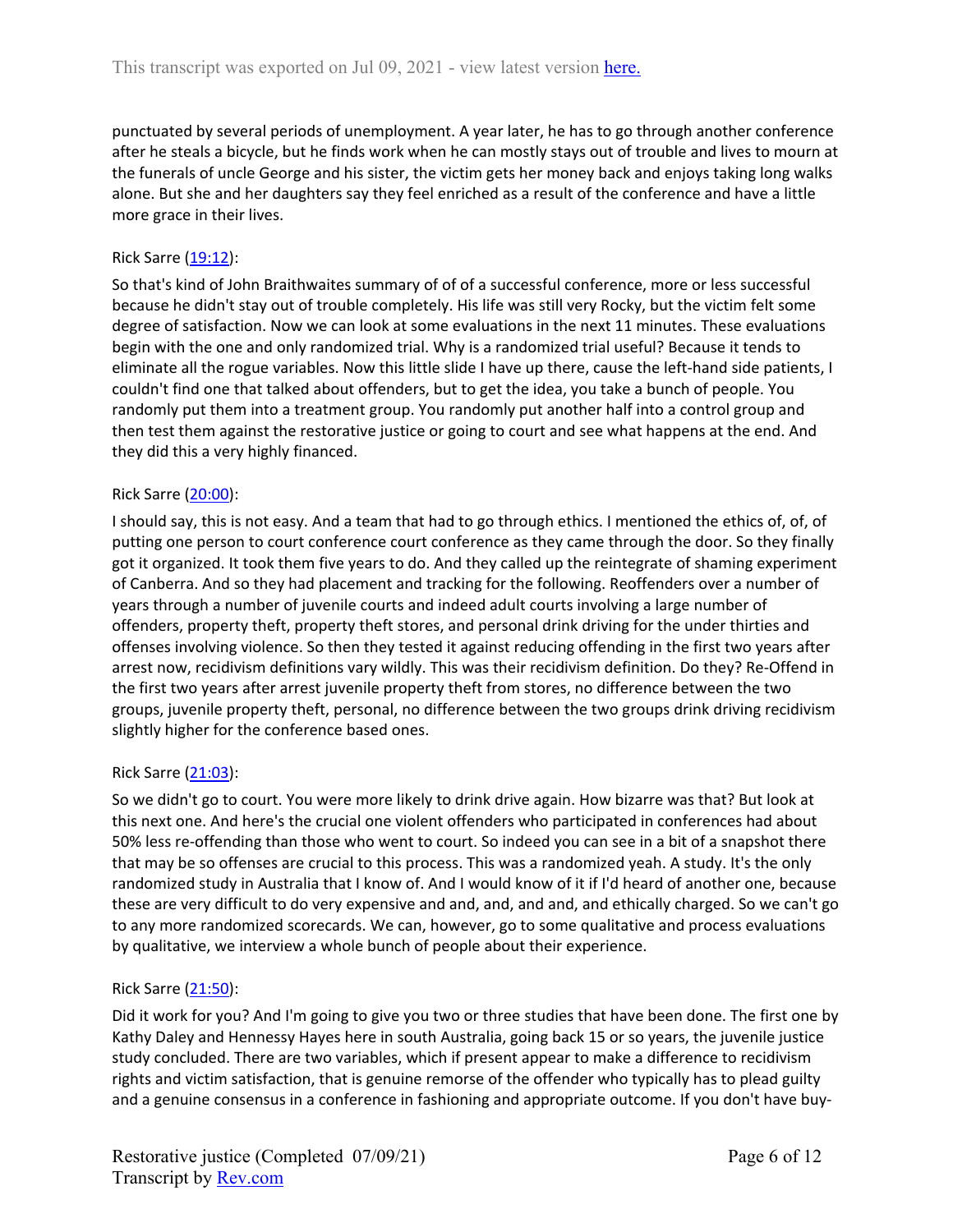in, you don't get the outcome. So Kathy and Hennessy was saying that the conferences they observed the period of the qualitative study and the people I interviewed said yes, on balance, they were good. They were better than not doing it for the reasons of seeing the remotes of the offender, getting a consensus and perhaps having a way of reducing recidivism rights as well.

## Rick Sarre ([22:42](https://www.rev.com/transcript-editor/Edit?token=U8PdAKHn3YJidj_VC-ZR0iJFVTc0fneSruwNwmgeTZC0aEYdKchqdEnvQQB_L3_eXvz4A1KyOUeXlXOaIN0RWLrI8SM&loadFrom=DocumentDeeplink&ts=1362.75)):

Same question in new south Wales, this time, the bureau of crime stats and research in 2002, they reached three conclusions, which are put up on the screen here. The proportion of juveniles, who reoffend is about 28% lower. If you go to a conference than go to court. So a good outcome, the number of reappearances in court is about 24% lower. If you're referred to a conference, a good outcome. And thirdly, there are reductions of 15 to 20% in re-offending across different offense types, regardless of the gender criminal history, age and Aboriginality of the offenders. So a very good score card, but because it wasn't randomized, you always have a little difficulty in saying, well, how do we know that people referred to these conferences weren't going to succeed anyway. And that's always been a little bit of a difficulty for doing qualitative work. As I said, the one randomized study gave us a really mixed outcome as well.

#### Rick Sarre ([23:35](https://www.rev.com/transcript-editor/Edit?token=_WTSUIwmVkNyuG1jHgV8b1A6BHkz5TOHc6eHK7JJHm9k8CX5kqWYl0aR4uyP12zAkbV-nD8NIKeWYTSt3wG_SYl9A-E&loadFrom=DocumentDeeplink&ts=1415.97)):

You're getting the picture from me. I think that this is not a scorecard, which is easy to pick up on adult conferencing. Pilot was run here in south Australia back in 2005 that's 10 years ago by three academics from Flinders, Andrew Goldsmith, mark Halsy and David Bamford. And it was a pilot because the court's a little bit nervous about having conferencing for non juveniles. So going into the adult courts and they ran a pilot there, it doesn't, it doesn't exist anymore. It was after all only a pilot, this is what they concluded victim strongly endorsed the process. Most offenders, at least accepted its value and appropriateness for victims. And in many cases it's value for them. And the small group of stakeholders who would have been the the support networks around both of those people were in favor of processes of this kind.

#### Rick Sarre ([24:22](https://www.rev.com/transcript-editor/Edit?token=x6rfAITigIjQSi315aXYwHizLmgJuL8Eo_69MIjuQmHgFI_vNe1XilEOVtwfcLn4lhoJrz0LHmvPAjWN98US-9V_mvQ&loadFrom=DocumentDeeplink&ts=1462.22)):

So the, the, there was no attempt to suggest recidivism rights after all. It was just simply the saying, does it work? And I don't know whether Robin was in the courts and never had any of these conferencing outcomes come back to her court. But often sentences since it's servers will say, well, I'm prepared to accept the fact that someone is prohibited by the conference free of charge and get me the results. I'm happy to incorporate that into my sentencing remarks. And that's occurred from time to time. I see Peter Norman here as well from the Supreme court. He might want to comment on that a bit later. So nothing about recidivism, nothing about outcomes in relation to less crime, but certainly some good outcomes about the process. Sentencing circles have been attempted in new south Wales, in indigenous groups, but the box, our report, again, not particularly good, no difference was found between Aboriginal circle sentencing and a match control group of Aboriginal offenders who weren't so sentenced regarding recidivism or the seriousness of the next offense.

#### Rick Sarre ([25:19](https://www.rev.com/transcript-editor/Edit?token=E6vIwnLAZ9yNgWha4bKMMsWTMz5pXDL5_4YnNRZsqFvnNYSUIpp9VlLtpCbCndRHgOwa7ZGKcB8Qzn-TNBCoicIqMN0&loadFrom=DocumentDeeplink&ts=1519.04)):

However, once again, process, here's what they concluded. Giving Aboriginal elders direct involvement in the sentencing of Aboriginal offenders, encourages offenders to critically reflect the, their behavior and be given opportunities to address the factors that get them involved in crime, particularly drug and alcohol abuse. So once again, a good process outcome, but not a particularly good outcome outcome. If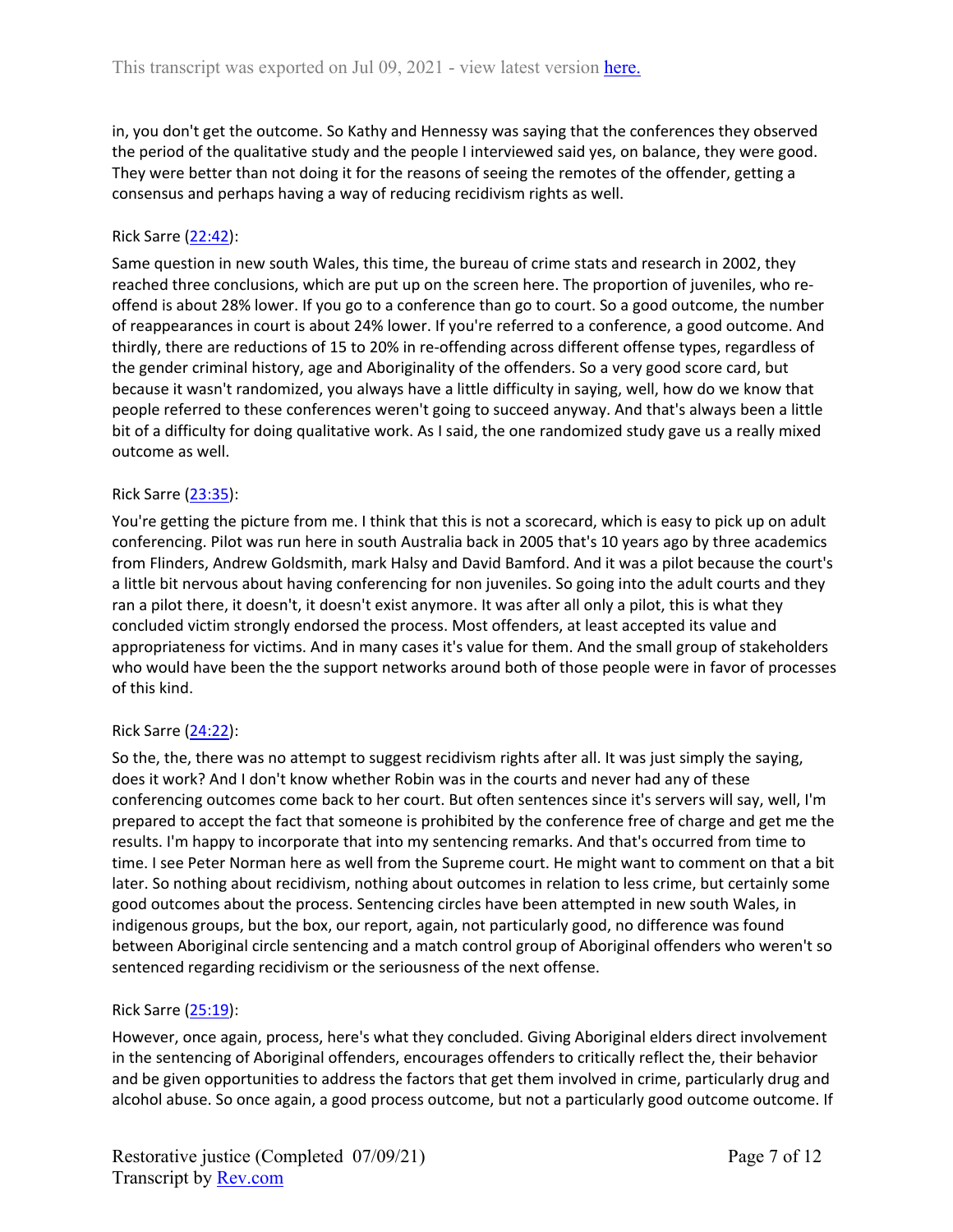what you're looking for is less crime and lower recidivism rates. And here's the final slide. I'm going to show you by way of evaluation. I've got five minutes to go. This was a matter analysis. Those, if you're not familiar with that term, it simply means someone has gone back and not done their own work, but looked at all of the material that's emerging out of the literature of the hundreds of evaluations. Now there'd be dozens of evaluations in Australia. There are dozens of evaluations over the last 25 years in New Zealand, where this is very, very popular and literally hundreds of evaluations in north America.

# Rick Sarre ([26:19](https://www.rev.com/transcript-editor/Edit?token=cC47P0yp9pn4dnjTUawFlJ0ke0MjLYkaVPnI5eAXoB0R7uGxNg7CO2ld_aiiwp0wIyBOVRdj1qcGQKE-8lss1T8rBGw&loadFrom=DocumentDeeplink&ts=1579.19)):

This matter analysis wasn't necessarily looking at north American situations, which are dramatically different to ours. I would just I'd venture to say, but this meta analysis was looking at Australia, New Zealand data to try and pull down what I'm doing this morning. This is a night of 2014. The question does it work. I says, Jackie Lassen is asked of all interventions in the criminal justice field and is most often answered by assessing the impact on re-offending. I think that's caused a very narrow way of looking at it, given all the good process stuff that emerges. And on this point, it says, Jackie Lawson, the evidence for restorative justice remains mixed where we actually, we seen that this morning, good and bad. However, the literature she says is replete with reports of high levels of victim satisfaction and feelings that the process is fair. Further research conducted to date consistently demonstrates that restorative justice programs work at least as well as formal justice responses.

# Rick Sarre ([27:17](https://www.rev.com/transcript-editor/Edit?token=muqEMnf51VLVJT0ImgO8LDhRTdfbOG1T6TuAyFxCiSPW9q4mRBrVAQrDL-GdJkyrpRKsv_fcyuoyMh2JBR021W8qssI&loadFrom=DocumentDeeplink&ts=1637.64)):

So that's kind of a report card from someone who's done more than I've done this morning in relation to looking across the hundreds of, of restorative justice evaluations, qualitative, and the one, a randomized trial and, and drawing down from those. So I've got three minutes to go, which is wonderful. Cause I've got three slides to go. If these mechanisms, as Jackie licenses work just as well and are cost effective, should not the preferred response be to continue with such mechanisms. And my answer is a guarded. Yes, I say guarded because I don't want it to be overstated, but I do want to highlight how important it is in restoring people's faith, whether they are offenders or victims or their supporters restoring their faith, that the process listens to them and is fair. But any restorative mechanism is difficult to get public acceptance in an environment where public resentment is uncompromising.

## Rick Sarre ([28:13](https://www.rev.com/transcript-editor/Edit?token=H1kmixP7_H-EKvGH6jMspyTJyK2M6aTcs8YYXdQxEOTnHCl8yj89Gev-jiaH_YI4IMbEYSdmyypwInxwQoSlIeyBJaY&loadFrom=DocumentDeeplink&ts=1693.8)):

I saw this chap outside parliament house about three or four months ago. I'm, I'm sorry for the spelling of the, of the last word there. So again, if you're going to get people on board, you're going to have to convince them that it's fair and it's victim orientated and that it's not in some way or other going to be exacerbating their passion in the wrong direction. If it's going to work, it has to be explained. So my conclusion, and I'm actually going to be about 90 seconds early, unless I read this last slide slowly, restorative justice. Here it is. If you're listening on radio Adelaide, here's the conclusion restorative justice works for some offenders, not all offenders in some situations that until you, it doesn't work, they say in relation to domestic vine islands, that's a tough call. The last a person who's been beaten, black and blue by her partner wants to do is to have some sort of mediation. At least that's the experience coming from the evaluations. So some offenders in some situations, in some practices for some specified outcomes, if you're looking for lower crime rates and he looks somewhere else, if you're looking across the board at the Metro analysis, but if you're looking for victim support and fairness, it has strong support and acceptance, but not with all victims. But I would say with most victims, if teachers to be relieved of that, we can be sitting. And with that, my friends I've come to 10 30. So thank you very much for listening.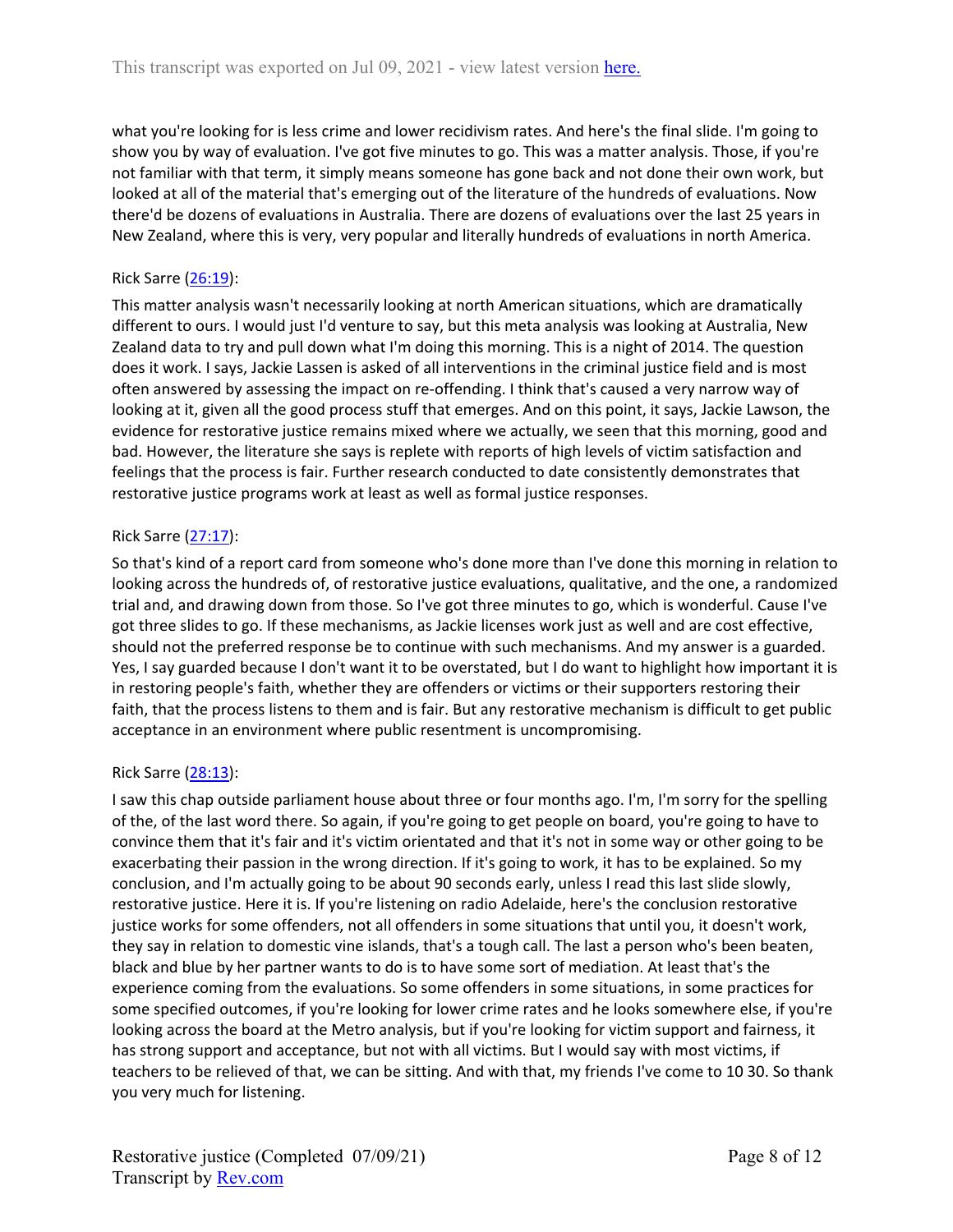### Robin Layton [\(29:51\)](https://www.rev.com/transcript-editor/Edit?token=Spe9soBHR5JZ3EnjDSxpW1oYSXm786GKEiKLQC75ut55KdLMiQBFM4MtwFY8AbKArA0f6LYj74U-UepdUY-ctYHYAGw&loadFrom=DocumentDeeplink&ts=1791.3):

Okay. So we can take questions. And if you've got questions, if you could just go to the back of the room, that would be excellent. Thank you.

## Fiona Weringsmith [\(30:02\)](https://www.rev.com/transcript-editor/Edit?token=pratAE4cWisGXea5tkn1CcvLL5HtAvM3Y3turHjuIZ1PqffWV6i70LKR_QWPQczLY0ko36LR5_iL5BpsMldHUTk97tk&loadFrom=DocumentDeeplink&ts=1802):

Victim level of satisfaction. They feel the process is fair, is sort of roughly how they, the studies came out. But what about the factors that caused the problems and does cause the, cause the actual offending does restorative justice have any way of really working on those earlier problems? I mean, I don't want to just rave on, but my thought is brain plasticity and brain training tools are there with very sound science behind them. And if you go right back to school where children have difficulties with learning, I think there's a complete correlation, not necessarily causation between those who drop out of school, seek bad leaders, go on drugs, finish up in prison. Now, if you could fix that early stuff and you can with brain training with particular brain training and the same team that designed that built brain training for adults, we can all use it, but it's very helpful for people on drugs or people who really just need a boost to feel better about themselves. And maybe that they've got control of their lives. And I think, you know, it's, it's a tool there. It's an idea that's time has come. And I just did not say nothing in any further. I just can't stand say nothing because I know a lot. It thank

#### Rick Sarre  $(31:24)$  $(31:24)$  $(31:24)$ :

You very much. That it's a very good comment. Let me say that essentially the restorative justice at our response now, there are certain things that people have said about school. You see Lee Garrett at Fender's aid. And he runs the restorative justice center here in south Australia does a lot of stuff in schools with, with kids. But essentially what I'm talking about this morning is something has happened. And what we want to make sure is it doesn't happen again now to the, to the extent that sometimes in those conferences, the remorse, the, the, the way in which their drug offending might be dealt with will have the effect of that particular offender, not offending again, but restorative justice is not designed to be broadly based as a crime prevention tool that will probably happen in relation to certain offenders, but it's not a broadly based tool. I'll tell you the next person who asking you a question is Peter Norman. And I'm conscious of the fact, you've had one question I'm sort of coming into here on top of dropping here. And I think that Peter who's actually in charge of the Australian crime prevention council is the person to speak to over coffee this morning in relation to crime prevention more generally, but I'm going to go to quit to Peter's question what I

#### Speaker 5 ([32:31](https://www.rev.com/transcript-editor/Edit?token=_Ol_Q16O3OdfB3H9JPHdhrMn-OUxdwf_QHnd7xfNo-6OIckEDFo4uk3o57TKmIzrnq000AHJPo7DPB2RyqnonSY8eRc&loadFrom=DocumentDeeplink&ts=1951.55)):

Had really a common first in the adult courts. There's not really the resources as there is in the youth court for restorative justice conferences, but under the sentencing act, a judge can take into account any relevant matter. And obviously if there has been privately arranged a an informal restorative justice conference, the outcome of that can be made known to the court. And that can be very useful. But my question relates to the issue you're able to restorative justice in schools. I wasn't sure where the Lee was here, that I understand one of the most busy parts of the center for restorative justice, with which Lee's involved is teaching restorative justice practices to schools. And I was wondering whether there was any evidence of research of how effective that has been. Maybe Lee could comment on that also,

#### Rick Sarre ([33:17](https://www.rev.com/transcript-editor/Edit?token=xriAaBJwkAOo4us49R1EWuubdBPxC-gS7rLuL1ZOZ-r7p2IsLrBvYiKEhER188ophaq1Lymz349Te1Iw7-W0FjN-xGg&loadFrom=DocumentDeeplink&ts=1997.99)):

Here's, Lee's not here. I hope he is at home listening to this on radio Adelaide and hearing his name being mentioned. The answer is I don't have any evaluations. My ideas say they would have done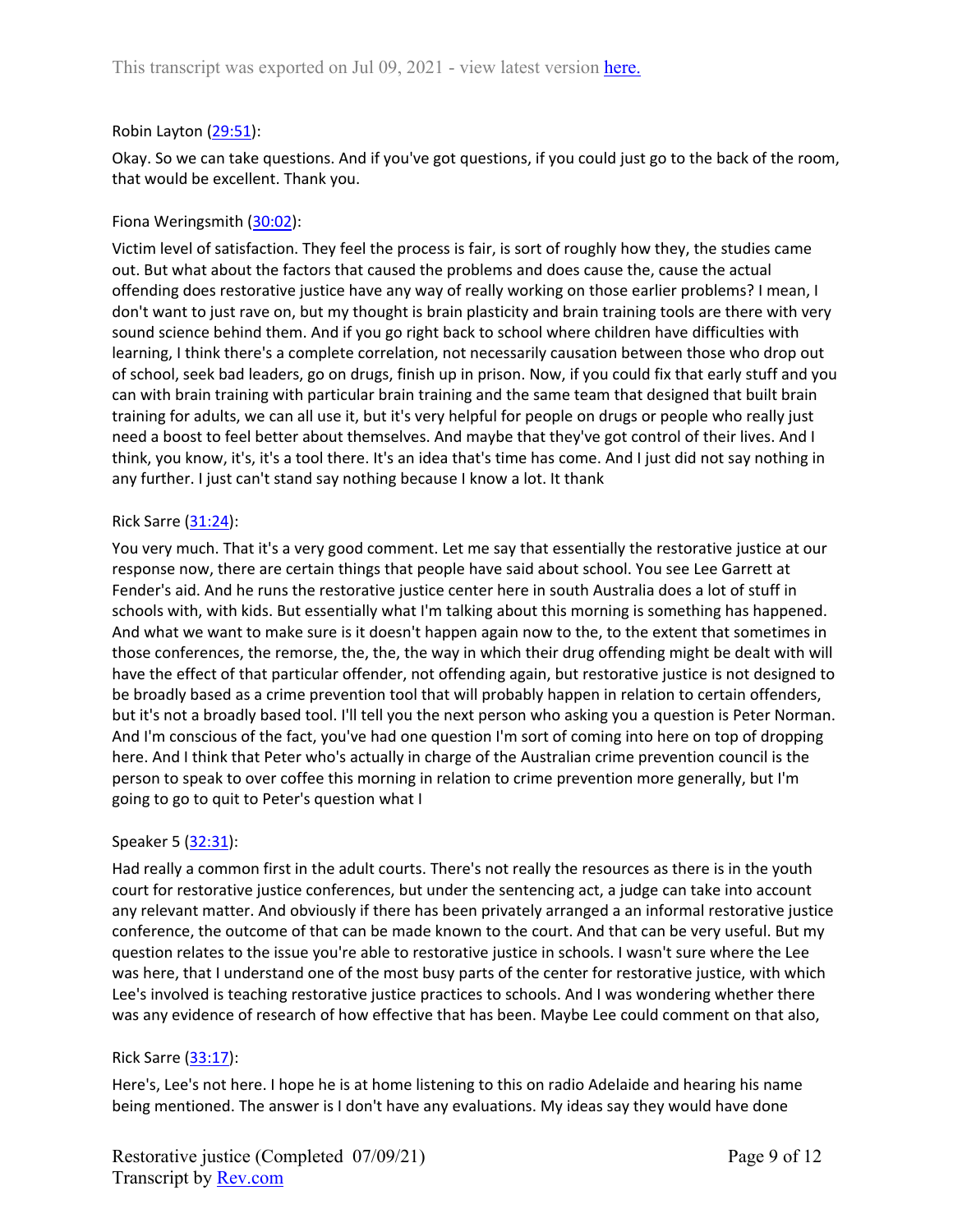evaluations. If they're going to get funded, you must kind of show that what you're doing is more than just a warm in a glow. You're actually having some outcomes. But would only have been in terms of qualitative people feeling that they w w w w feeling stronger about the process that the teachers might say, anecdotally, we've got some teachers in the room here today anecdotally that kids are far better versed now about resolving their difficulties rather than hitting each other. This is really taking restorative justice to another level in the same way that John Braithwaite has taken restorative justice to another level in relation to responding to international conflicts, which are quite extraordinary.

## Rick Sarre ([34:04](https://www.rev.com/transcript-editor/Edit?token=czytvynYtdUgTTw16X1cRraOXn1BwSHe3uF_Xn0micDZeFLMhn3DwmP_o8zLqd41Q8FN9PA16p0aUZ4S7E8v21U8SBo&loadFrom=DocumentDeeplink&ts=2044.94)):

But for the most part, the most evaluations have been to answer those questions, particularly from governments who are funding youth conferences to say, does it lead to less recidivism? Is there less crime? And on that, as I said, it's mixed some offenses, some offenders, some circumstances with some restorative justice mechanisms, but to the extent that anyone with, with common sense would say that bringing some restorative justice tools to the schoolyard so that kids don't have to hit each other when they're getting upset with each other would have to be a good thing. I don't know if, because there are teachers in the room here that would like to comment on that. I see another, another question, sorry, Roman, I'm taking this completely out of your hands. Well done you. Thank you.

#### Speaker 6 ([34:49](https://www.rev.com/transcript-editor/Edit?token=gXUjH69P3kY9ZkusMxZUKN64m5cXC1l-Hwm0us_zphp3kKkg2iD0Tgq7v7vZiMTpqFLNcBOGmTqJi5udA74aVaPNYTM&loadFrom=DocumentDeeplink&ts=2089.49)):

Thank you, Rick, for your honest and interesting and understandable talk. Two questions. One is apart from playing a role between offender and victim, can this play a role between authority and suppose offender, for example, in decreasing rates to over rate of indigenous people being put into prison. And secondly, if I'm interested in this being tried and researched and integrated further in our system, what can I do?

#### Rick Sarre ([35:17](https://www.rev.com/transcript-editor/Edit?token=s0I2i0-kbSXKSMksMC4CRteNqQBvxL9YfQ46FYtOJ2QrDr0PXWCGXY7NINJIC0e7y0UR92y7M2gwhDHZUfXNZ5ML-iw&loadFrom=DocumentDeeplink&ts=2117.99)):

Okay. Let me take that one one step at a time. In fact, I see Fiona sitting in front of you, there who's head to probably a lot more experience in indigenous justice communities in the Northern territory. In fact, I might even invite her to say something, if not putting you on the spot at all to respond to that. Does it have much to do with the relationship between or authority and offender? As I said, a restorative can be as broadly based as, as we defined it to say that most people have sort of focused on response, take a young person, put them at a family group conference and hope they don't re-offend to 95% of people that is restorative justice. I and others have tried to define it a little bit more broadly to include things like police cautioning to include things like police diversion, police do enormous, enormous numbers of diversions, particularly with indigenous communities knowing full well.

#### Rick Sarre ([36:10](https://www.rev.com/transcript-editor/Edit?token=786o52J0Lxw_eHNFadyoJWJTJGXx7kgKUw5CtFJNzTZfxcujSVlhYVitWznGLXmhjgOPaBzKiNcT5jk_NxaCCrugmQA&loadFrom=DocumentDeeplink&ts=2170.02)):

That the last thing that that particular system needs is to have further over representation of, of young indigenous kids in custody. Some of you may know there's about 400 kids in custody around Australia, tonight 48% of them, half of them are indigenous, and they represent about 3.5% of that relevant population. So it's a woeful woeful over representation. And to the extent that police are looking at wise of re re realigning, those kids' lives. So there's going to be less re-offending. We could call it restorative, particularly given the fact they wouldn't have come to the attention of police, but for the fact that something had gone wrong, that they committed an offense and they were brought to the attention of police. So to that extent, restorative justice does not leave that out of the, the, the the arrows in, in, in there. What's that called the quiver.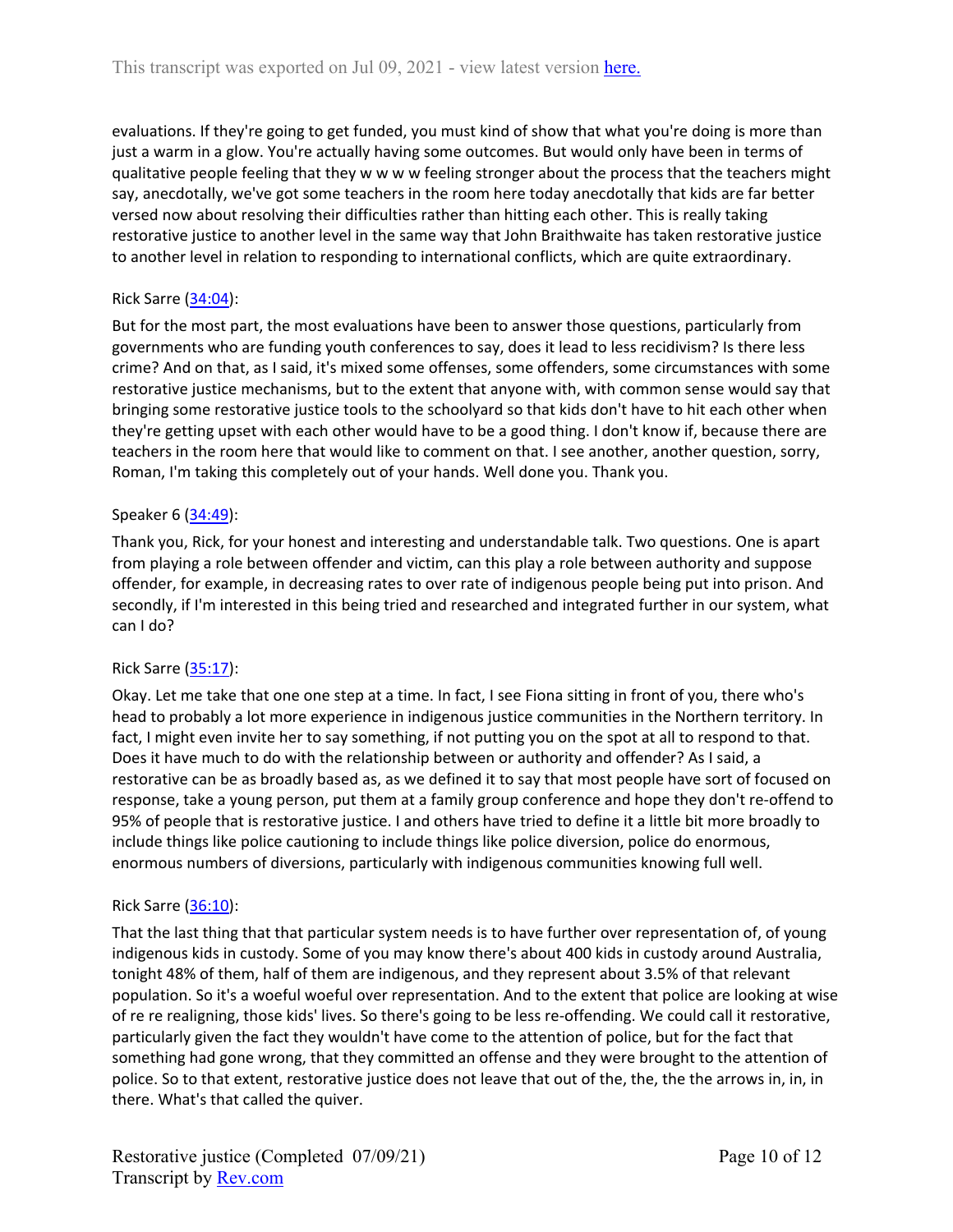#### Rick Sarre ([36:59](https://www.rev.com/transcript-editor/Edit?token=4vbYESG0oPreJv3XkYSVtam2_AX0WQ6XFbL1PZ5LRnj5GbEhGVRZ1YYXt29_V-cwob_HNVFi7Hmfl_RvY_4a5I4j4Go&loadFrom=DocumentDeeplink&ts=2219.72)):

The outwards at that arrow is in the right any arches here this morning, the arrow in the quiver, that's it take it out of the quiver. You're not going to leave it in the quiver. You'll take that out of the quiver. So yes or authorities would see restorative justice practices just in the same way that correctional officers would say some of the, it doesn't have to be prison ministry, but just the way in which they too can work with offenders in, in helping offenders through certain processes. I'm not a psychologist as I'm sure the, the young woman here is. But, but certainly I can see that it would be a lot of vantage in that. And the second part of your question what can you do? Two things, one in, in live, in the debate every time there's a kind of a law and order called for, and I, I respect the, is holding up the sign and what he stood for and what he understood recognize that that simply is going to fill our jails.

## Rick Sarre ([37:51](https://www.rev.com/transcript-editor/Edit?token=JcBdHCJ1b2AhMGweJBCAtaqra1NJskGxzmppx3Un4tafN9VXwFvcv8Gh_UY9nC_GSVU54-ufTUOTWP8QMgcJZ5y3z5I&loadFrom=DocumentDeeplink&ts=2271.02)):

You may know, in south Australia here the last year our jail numbers, which are now creeping well up towards 3000 here in in south Australia, increased by 10% the year before that they increased by 10%. There is no known connection between higher imprisonment rates and lower offending rates. In fact, it's exactly the opposite. So what we need to do is ensure that the kind of law and order rhetoric rhetoric that sometimes emerge, particularly when there's something particularly egregious, we just need to keep a lid on that, to say that one of the best ways of being involved in crime prevention is to ensure responsible and responsive restorative ways. Once the offending occurs to make sure the victim and the offender and others can get on with their lives in different ways. So that's the answer. That's not a simple answer,

## Robin Layton [\(38:37\)](https://www.rev.com/transcript-editor/Edit?token=N-0oh44PQrkALI-o52j7HikQNeWGo2fhkGqr2Clbfz4ePmsNyF5yzcD5Got78WXsnGpj2ZJzuhN6AM84uf5KcfyXi1Q&loadFrom=DocumentDeeplink&ts=2317.92):

Change my role. Now, I'm not going to ask people to ask questions. I might comment instead. I think one of the things about restorative justice is that on the whole, it tends to stop at the court door, but often what happens is there has to be followup and to take the a woman who said, well, you've got to look at the causes of crime and the causes of crime are not necessarily about that relationship, but it might be poverty. It might be disadvantage. It might be drug abuse. And there might be a very good process, which I agree with Rick restorative justice is a good process to be used for sentencing, but there's got to be follow up after that. And that's not part of restorative justice. That's part of all of the programs that can deal with that person whilst they're in prison, if the case may be, and when they get out of prison, that there's a pathway for them to keep them out of jail in the future.

#### Robin Layton [\(39:34\)](https://www.rev.com/transcript-editor/Edit?token=K4nZi5fKfWI2mlqrV0zix4OoludnC0s9WviekjScEya3wybUnFB_RkIEDM5ge0Vn2yk5mk3tZ-Zj-CloxLqUr85svTc&loadFrom=DocumentDeeplink&ts=2374.77):

And for those that you have might be interested in Aboriginal and this is a promo for myself tomorrow, I'll be talking at the, what would Roma say about the incarceration rates about Aboriginal people and some of the solutions for that? Thanks for the question, right? You like to tag team. I have done it. Repeat the question. I'm sorry. The question was, have I ever done any of restorative justice when I was a Supreme court judge? The answer is yes. And I did it within an Aboriginal context. What we have is a section nine C procedure, which involves then the elders. It's a little like circle sentencing, but not quiet. So you have the offender, you have the victim and you have the elders. And there is a conversation which enables the victim to apologize. I'm sorry, the offended, who apologize to the victim and allow the victim, if that person is still living.

## Robin Layton [\(40:36\)](https://www.rev.com/transcript-editor/Edit?token=qc9LPldKpgowj3Vh_lGbKq6EE7bI7tBTryN0GeIXvVCvl9nuorjNAH5RSHtRJdLTM1azOYmhDCC9dDVRFPF0nfnsdJw&loadFrom=DocumentDeeplink&ts=2436.3):